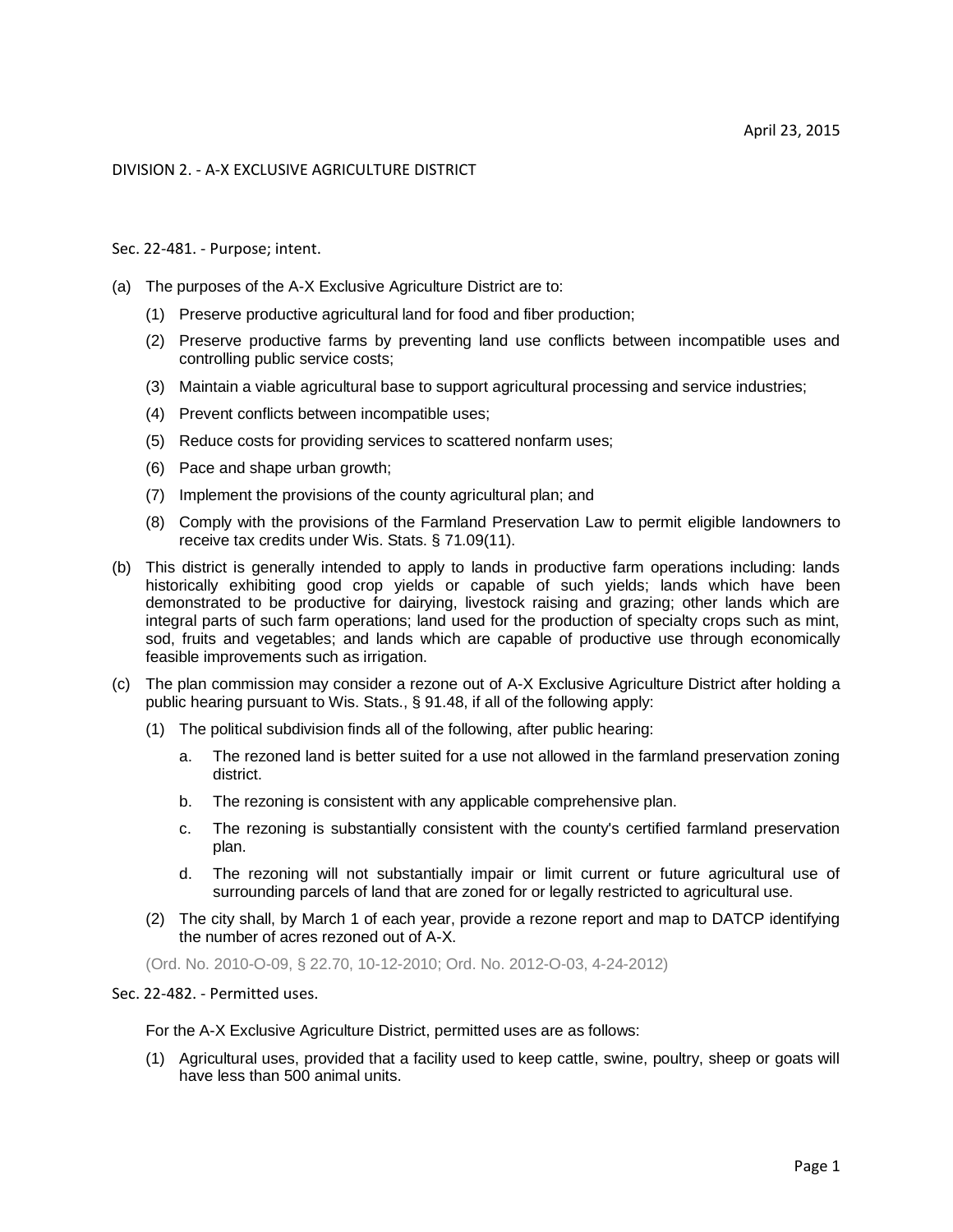- (2) New farm residence that is the only residence on the farm and is occupied by an individual who earns more than 50 percent of his or her gross income on the farm, subject to the provisions of chapter 24, land division. For more than one farm residence, see section 22-483(1).
- (3) Existing farm residence.
- (4) The following agricultural accessory uses provided they meet the definition of Wis. Stats. § 91.01(1)(a)(b)or(d)
	- a. Roadside stands for the sale of agricultural products produced primarily from that farm operation.
	- b. Wind tower or manure digester to serve a single farm.
	- c. Agricultural entertainment activities anticipated to have an attendance of less than 500 persons at any one time during the day.
	- d. Limited vocational activities (refer to section 22-55(b)).
- (5) Undeveloped natural resource and open space areas.
- (Ord. No. 2010-O-09, § 22.71, 10-12-2010; Ord. No. 2012-O-03, 4-24-2012)

## Sec. 22-483. - Conditional uses.

In addition to the conditional use requirements in section 22-640, no conditional use in the A-X District shall be approved by the plan commission unless the commission shall also find:

- 1. The use and its locations in the farmland preservation zoning district are consistent with the purposes of the farmland preservation zoning district.
- 2. The use and its location in the farmland preservation zoning district are reasonable and appropriate, considering alternative locations, or are specifically approved under state or federal law.
- 3. The use is reasonably designed to minimize the conversion of land, at and around the site of the use, from agricultural use or open space use.
- 4. The use does not substantially impair or limit the current or future agricultural use of surrounding parcels of land that are zoned for or legally restricted to agricultural use.
- 5. Construction damage to land remaining in agricultural use is minimized and repaired, to the extent feasible.

The department of agriculture, trade and consumer protection may promulgate rules imposing additional limits on the conditional uses that may be allowed in a farmland preservation zoning district in order for a farmland preservation zoning ordinance to comply with Wis. Stats. § 91.42.

For the A-X Exclusive Agriculture District, conditional uses are as follows:

- (1) A second or subsequent single-family farm residence to be occupied by either a parent or child of the farm operator or an individual who earns more than 50 percent of his or her gross income on the farm.
- (2) Governmental, institutional, or religious use.
- (3) Transportation, communications, pipeline, electric transmission, utility including wind energy, and drainage use.
- (4) Conversion of existing single-family farm residence to a two-family farm residence, if both residences are to be occupied by an individual who earns more than 50 percent of his or her gross income on the farm.
- (5) Separation of farm residences and related structures which existed prior to the effective date of the ordinance from which this article is derived and which remain after farm consolidation.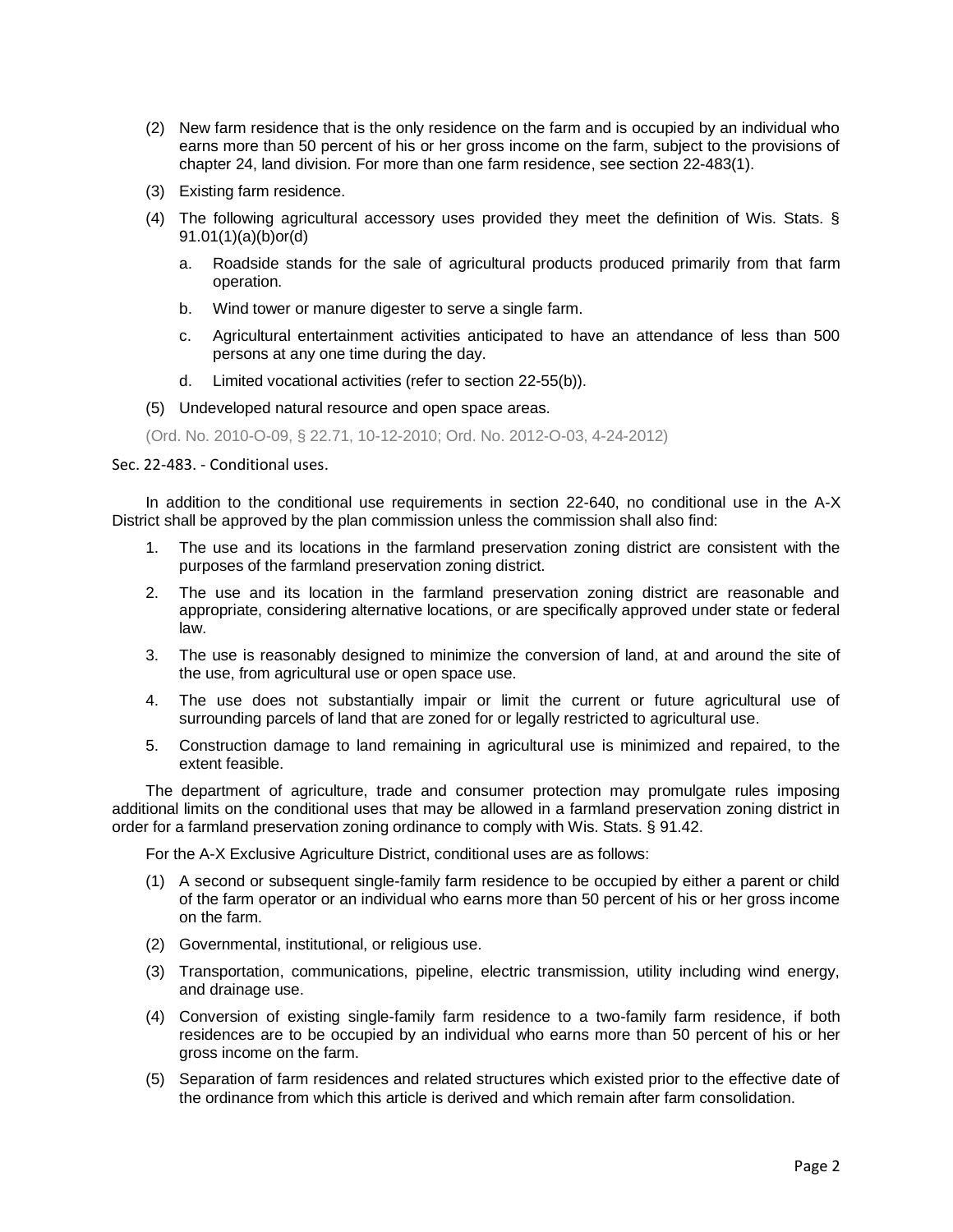- (6) The following agricultural accessory uses, provided they meet the definition of Wis. Stats. § 91.01(1)(a)(b)or(d):
	- a. Horse boarding, breeding, training and other equestrian facilities.
	- b. Bed and breakfast establishments.
	- c. Agricultural entertainment activities anticipated to have an attendance of more than 500 persons at any one time during the day.
- (7) Agriculture Related Uses and any other use that the department of agriculture, trade and consumer protection, by rule identifies as an agriculture-related use, such as:
	- (a) Agricultural equipment dealership.
	- (b) Agricultural research facilities.
	- (c) Grain elevators.
	- (d) Manure digesting facilities which serve more than one farm operation.
	- (e) Dairy processing facilities.
	- (f) Feed mills.
	- (g) Animal feed storage facilities.
	- (h) Agricultural related educational facilities, such as secondary schools, community college or university facilities to support agricultural course work.
- (8) Nonmetallic mineral extraction operations that comply with Wis. Stats. § 91.46(6).
- (9) A new or expanded facility that will be used to keep cattle, swine, poultry, sheep or goats, and that will have more than 500 animal units, if the proposed facility meets the standards prescribed in ch. ATCP 51, Wis. Adm. Code.

(Ord. No. 2010-O-09, § 22.72, 10-12-2010; Ord. No. 2012-O-03, 4-24-2012)

Sec. 22-484. - Dimensional standards.

For the A-X Exclusive Agriculture District, dimensional standards are as follows:

- (1) Minimum parcel size: 35 acres.
- (2) Minimum lot width: 150 feet.
- (3) Front setback: 35 feet.
- (4) Side setback: ten feet.
- (5) Rear setback: 50 feet.
- (6) Side yard abutting public street: 30 feet.
- (7) Maximum height of dwelling structures: 35 feet.
- (8) Maximum height of farm buildings: No limitation.
- (9) Maximum height of other structures: 45 feet, may exceed on a conditional use basis.
- (10) Side setback for barns, feeding or loafing sheds, hog houses and the like: 100 feet, if adjacent to residential district.
- (11) General provisions:
	- Any lot or parcel shown in a preliminary subdivision plat or a certified survey map which has been received for review by the agency prior to the effective date of the A-X Exclusive Agriculture District shall have the same status as pre-existing lots.